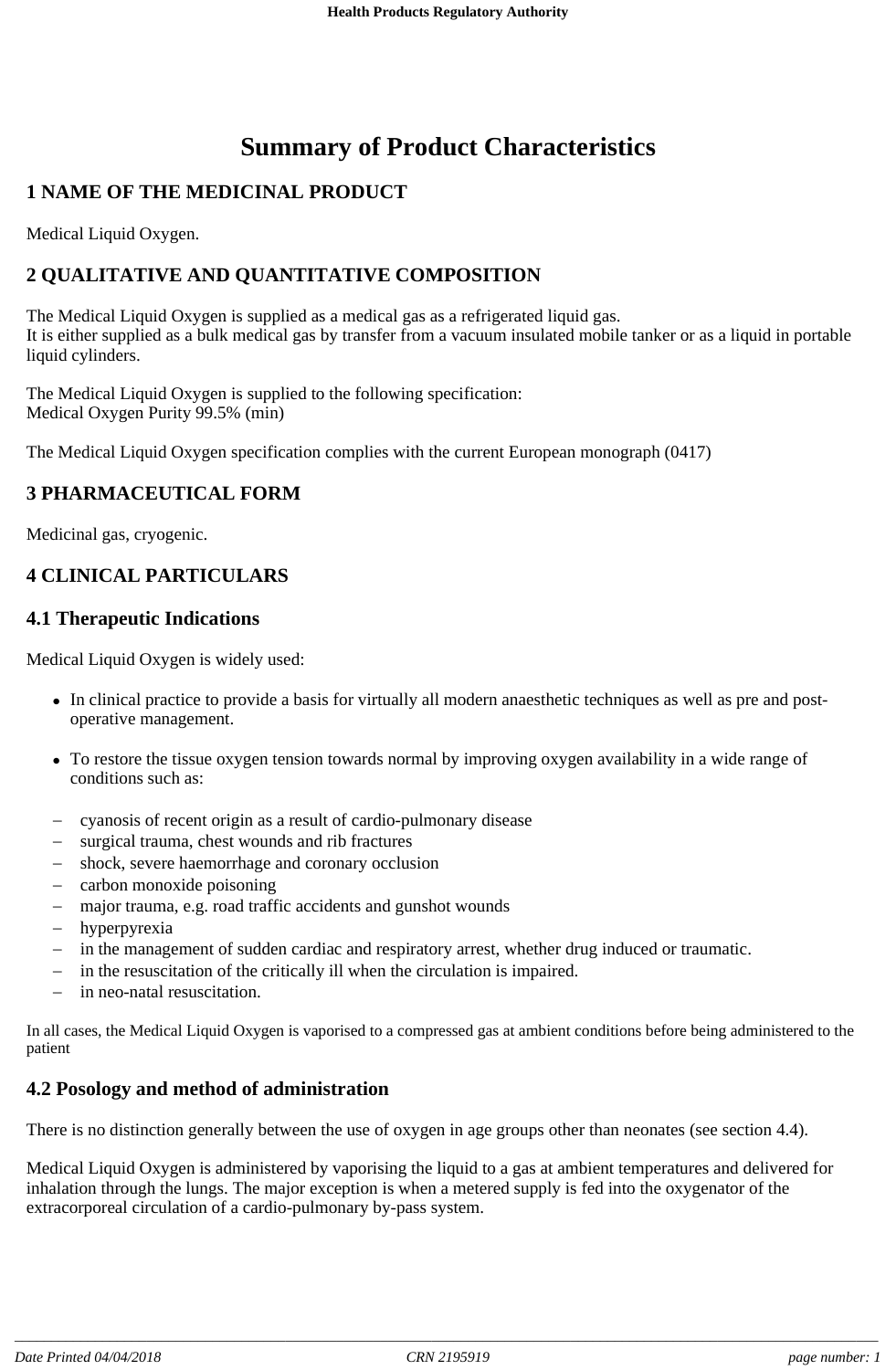Refer to section 6.6 for instructions on how to use the Medical Liquid Oxygen homecare storage vessel for filling portable cylinders.

#### **4.3 Contraindications**

There are no absolute contra-indications in the use of oxygen but the inspired concentration should be limited in the case of premature infants and those patients with chronic bronchitis and emphysema.

#### **4.4 Special warnings and precautions for use**

Special Care is needed when oxygen is administered:

- to neonates where the inspired concentration should not exceed 40% because of the risk of retro lenticular fibroplasia.
- to elderly chronic bronchitis patients in whom the inspired concentration should only be raised in stages of 1% and probably should not exceed 30%.
- In hyperbaric chambers in the management of conditions such as carbon monoxide poisoning, anaerobic infections and acute ischemic disease. Convulsions and other central nervous system (CNS) effects may occur at 2 atmospheres or more, after a few hours exposure to pure oxygen

Careful monitoring is required, but modern methods of measuring oxygen in breath, blood and tissues have made this relatively simple.

Oxygen levels should be monitored as required in the breath, blood and tissue to ensure that appropriate concentrations are not exceeded.

Where the patient has been exposed to agents which are toxic to the lungs, such as Paraquat, the use of gases containing more than 21% oxygen should be avoided.

Medical Liquid Oxygen is non-flammable but strongly supports combustion and should not be used near sources of ignition.

Smoking should be prohibited when using Medical Liquid Oxygen.

Under no circumstances should oils or grease be used to lubricate any part of the Medical Liquid Oxygen storage vessel or the associated equipment used to deliver the gas to the patient.

Where moisturising creams are required for use with a facemask or in nasal passages oil based creams should not be used.

Check that hands are clean and free from any oils or grease.

Where alcohol gels are used to control microbiological cross-contamination ensure that all alcohol has evaporated before handling Medical Liquid Oxygen vessels or equipment.

Care is needed when handling and using Medical Liquid Oxygen vessels. Always use vessels upright unless otherwise instructed.

Medical Liquid Oxygen is a cryogenic liquid with a temperature of -183oC at ambient pressure. The medical oxygen generated by vapourising the Medical Liquid Oxygen will also be very cold and should be warmed to ambient temperature using appropriate equipment prior to administration to the patient.

Transient exposure to very cold gas can provoke attacks of asthma in susceptible subjects and prolonged breathing of cold gas may damage lung tissue.

Never directly touch any of the cold parts of the vessel or associated equipment or allow liquid oxygen to come into contact with your skin as this could cause a cold burn.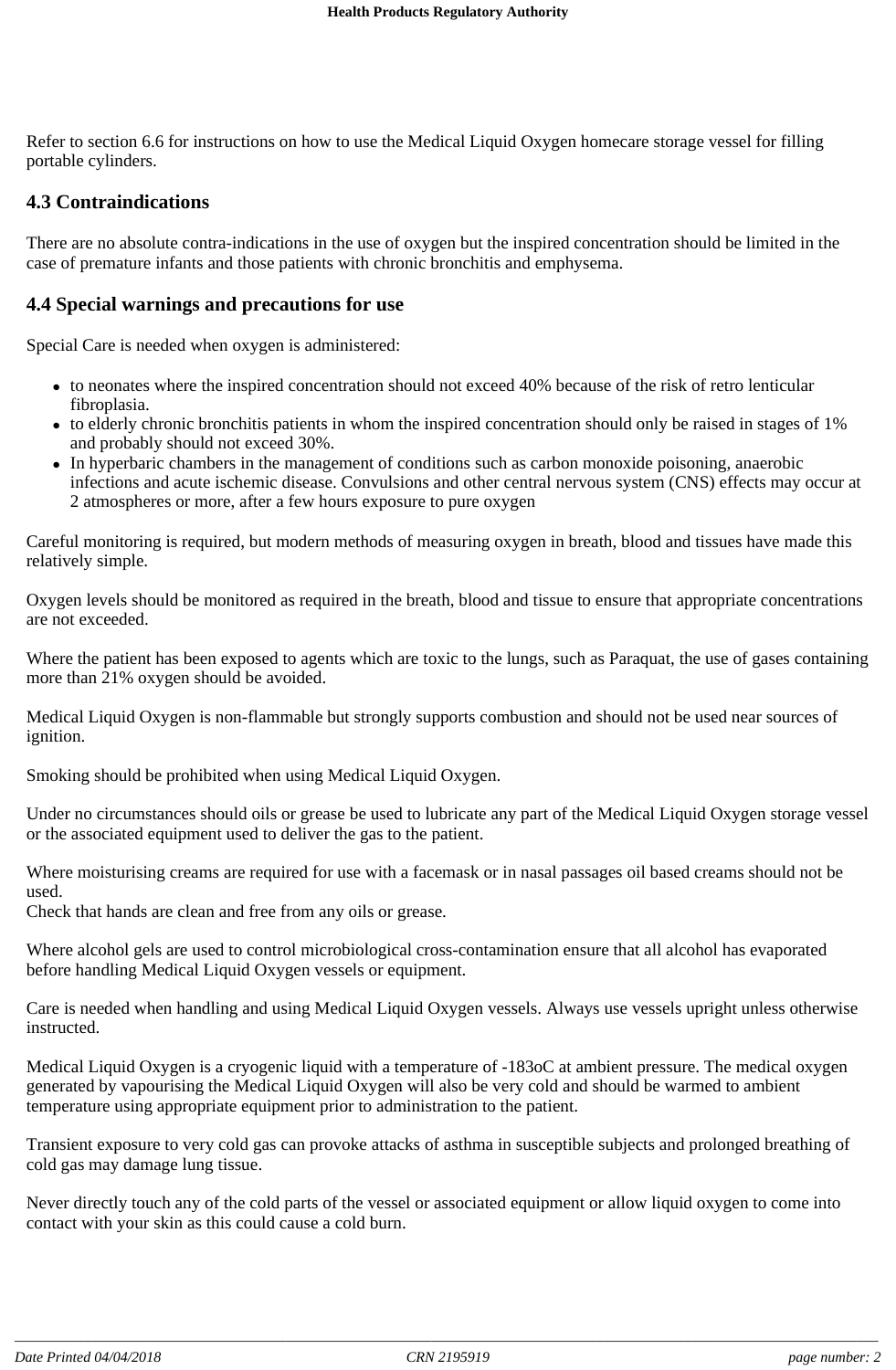If this occurs immerse affected skin in tepid water and seek medical treatment.

Use appropriate Personal Protective Equipment (PPE) and follow the medical equipment instructions for use when using or handling Medical Liquid Oxygen.

Clothing and materials may become saturated with oxygen if it is exposed to a Medical Liquid Oxygen leak or an excessive gas release from the Medical Liquid Oxygen vessel.

If clothing becomes saturated the wearer should be advised to walk around in a well ventilated area for at least 15 minutes, keeping well away from naked flames or sources of ignition.

Ensure that the Medical Liquid Oxygen vessel is stored in a well ventilated area so that any leak of liquid or gas will naturally disperse over time.

#### **4.5 Interaction with other medicinal products and other forms of interaction**

The pharmacokinetic activity of oxygen is modified by changes in the blood carbon dioxide tension, but this has little clinical significance.

The use of higher levels of oxygen can increase the risk of pulmonary toxicity in patients who have been administered Bleomycin. Ammiodarone and Nitrofurantoin or similar antibiotics. In these cases oxygen should be administered with caution and at levels kept as low as possible.

#### **4.6 Fertility, pregnancy and lactation**

Oxygen does not adversely affect pregnancy and lactation.

#### **4.7 Effects on ability to drive and use machines**

In normal circumstances, oxygen does not interfere with the conscious level but patients who require continuous oxygen support will require individual assessment as to their ability to drive or to operate machinery.

### **4.8 Undesirable effects**

Oxygen toxicity can occur as manifested by:

retrolenticular fibroplasia in premature infants exposed to oxygen concentrations greater than 40%.

central nervous systems toxicity including dizziness, convulsions and loss of consciousness after only 2-3 hours of exposure to pure oxygen at 2 or more atmospheres, e.g. sports and deep sea diving.

retrosternal soreness associated with coughing and breathing difficulties, made worse by smoking and exposure to cold air after breathing pure oxygen at atmospheric pressure for several hours.

#### Reporting of suspected adverse reactions

Reporting suspected adverse reactions after authorisation of the medicinal product is important. It allows continued monitoring of the benefit/risk balance of the medicinal product. Healthcare professionals are asked to report any suspected adverse reactions via HPRA Pharmacovigilance, Earlsfort Terrace, IRL - Dublin 2; Tel: +353 1 6764971; Fax: +353 1 6762517. Website: www.hpra.ie; E-mail: medsafety@hpra.ie.

#### **4.9 Overdose**

As detailed in 4.8. above.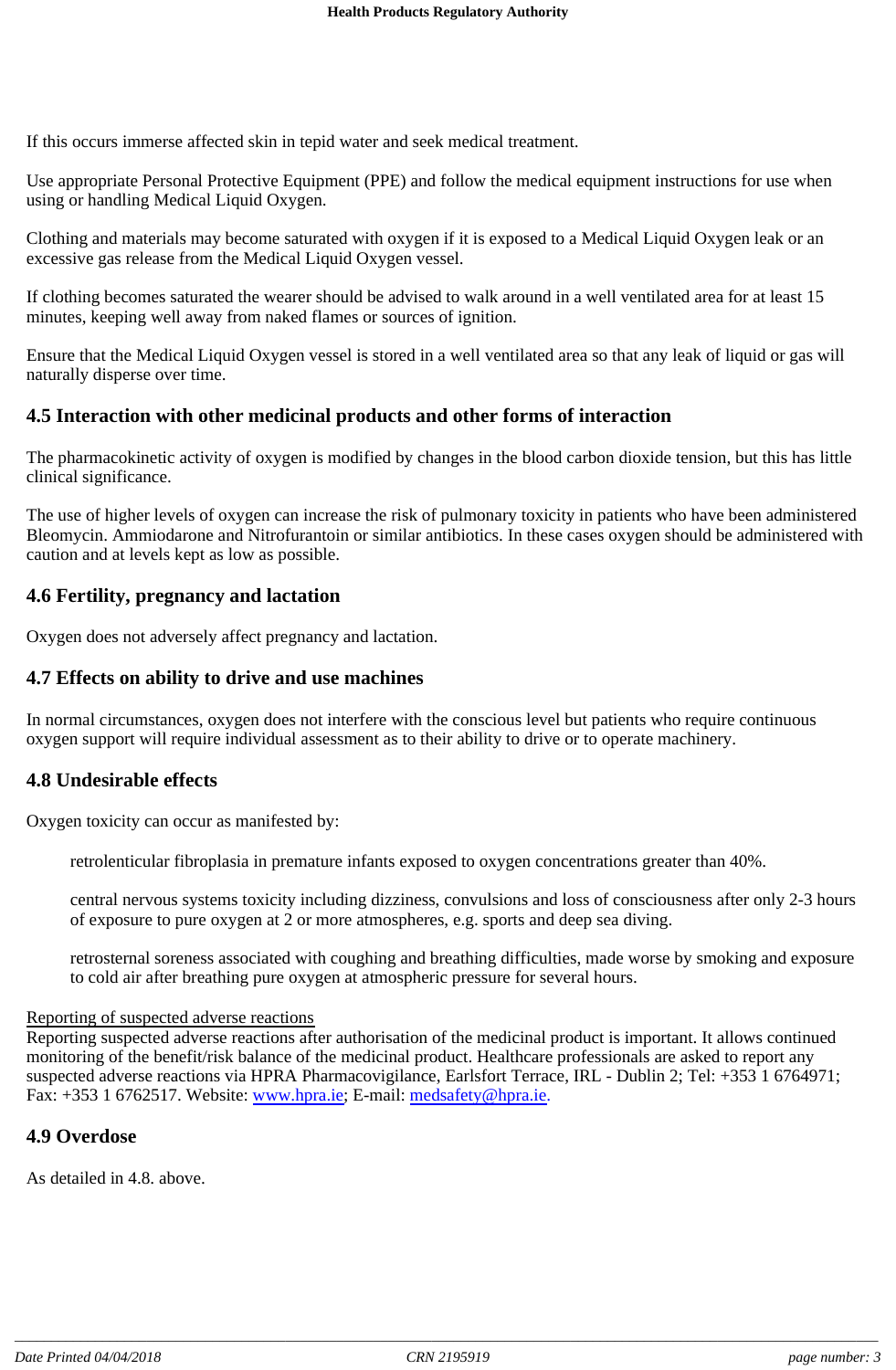# **5 PHARMACOLOGICAL PROPERTIES**

#### **5.1 Pharmacodynamic properties**

Pharmacotherapeutic Group - Medical Gas ATC Code: V03AN01

The characteristics of oxygen are:

- Odourless, colourless gas.
- Molecular weight 32.00
- Boiling point  $-183.1\degree C$  (at 1 bar)
- Density  $1.335\text{kg/M3}$  (at  $15^{\circ}\text{C}$ )

Oxygen is present in the atmosphere at 21% and is an absolute necessity for life. The basal oxygen consumption in man is about 250ml/min for a body surface of 1.8sq metres. It is reduced by about 10% during anaesthesia and natural sleep and by about 50% for a 10°C fall in body temperature.

Alveolar air contains about 15% oxygen at 14kpa (105mm Hg) and the arterial blood has an oxygen tension of 13kpa (97mm Hg). The difference known as the alveolar-arterial oxygen tension gradient, increases with age. The difference may be as great as 4kpa (30 mm Hg) in a healthy, elderly individual.

Oxygen in the blood is mostly combined with haemoglobin. Normally haemoglobin in arterial blood is 97% saturated and the oxygen content of the blood is 19.8 vol%, 0.3ml of this being carried in solution. The remainder is held in chemical combination with haemoglobin.

The concept of oxygen availability can be expressed as the product of the cardiac output and the oxygen content of the blood.

The average healthy individual with a basal oxygen consumption has no more than 4 minutes supply of oxygen in the blood.

#### **5.2 Pharmacokinetic properties**

The uptake of oxygen by the blood in the lungs and discharge to the tissues is determined by the oxygen dissociation curve. The characteristic sigmoid shape ensures that, at tensions between 5kpa (40mm Hg) and 2 kpa (15mm Hg) the oxygen carried in the blood from the lungs can be readily given up to the tissues.

The uptake from the lungs is rapid because blood flow through the capillaries, where exchange takes place, occurs in about 0.5 seconds. The uptake of oxygen is favoured by the simultaneous loss of carbon dioxide which is then excreted in the expired air.

Conversely the entry of carbon dioxide into the blood from the tissues facilitates oxygen transfer to the cells.

At rest, mixed venous blood returning to the lungs contains 13-14ml of oxygen per 100ml, but with severe exercise, the oxygen content may fall to 3-4ml. In very active tissue, almost complete extraction occurs.

#### **5.3 Preclinical safety data**

Not applicable.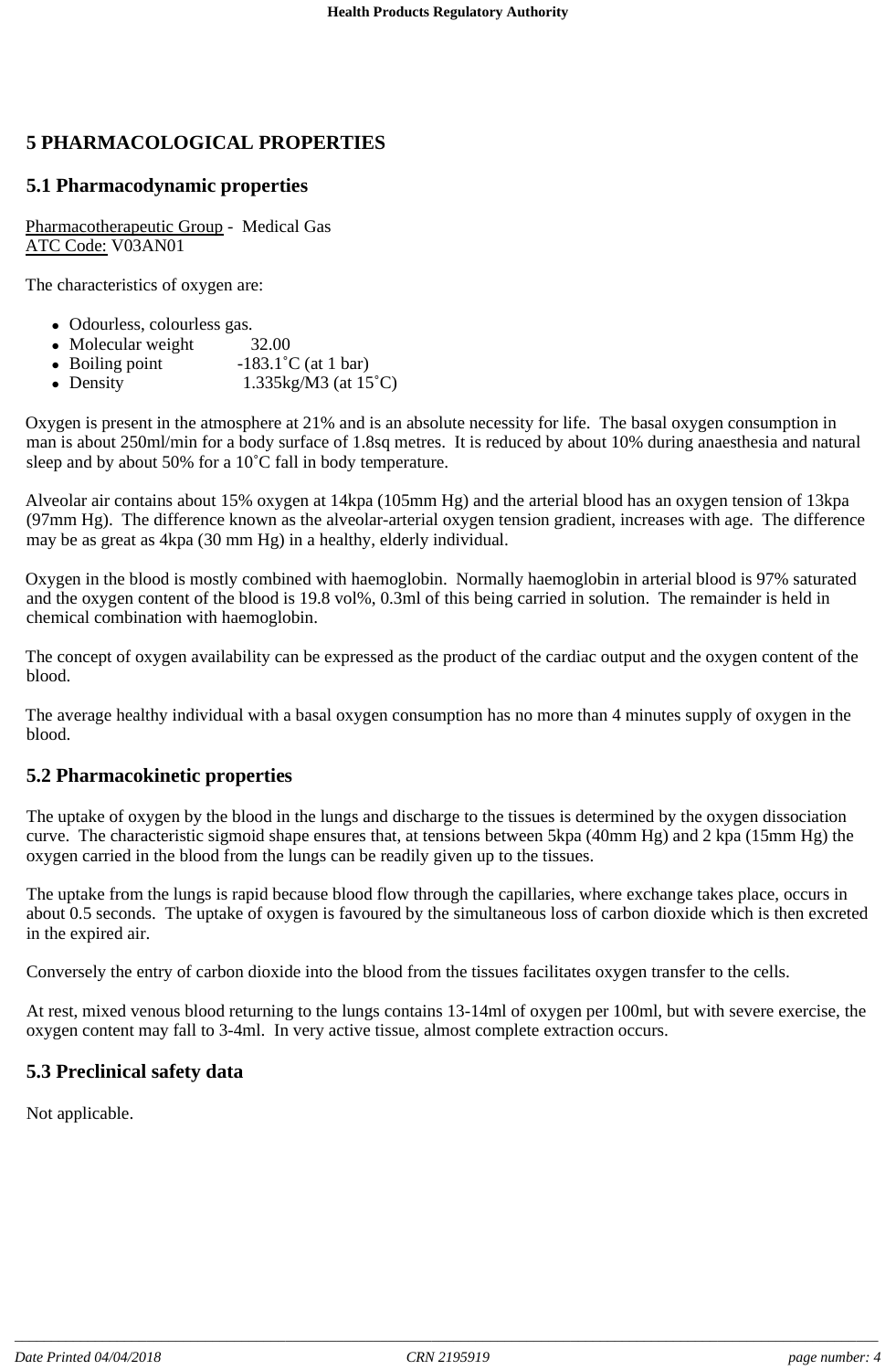# **6 PHARMACEUTICAL PARTICULARS**

# **6.1 List of excipients**

None.

# **6.2 Incompatibilities**

Oxygen is non-flammable but strongly supports combustion (including some materials which do not normally burn in air). It is highly dangerous when in contact with oils, gases, tarry substances and many plastics due to the risk of spontaneous combustion with high pressure gases.

# **6.3 Shelf life**

1 year.

### **6.4 Special precautions for storage**

Medical Liquid Oxygen cylinders should be:

- preferably stored inside, kept dry and clean, and not subjected to extremes of heat and away from stocks of combustible material.
- stored separately from industrial and other non-medical gas containers.
- stored to maintain separation between full and empty vessels.
- used in strict rotation so that vessels with the earliest filling date are used first.
- stored separately from other medical cylinders within the store
- stored in a secure and upright position to avoid spilling of the liquid
- stored in a well ventilated area
- stored without a cover or material over the vessel

Medical Liquid Oxygen bulk storage tanks should be sited at least 3 metres from boilers and other sources of naked lights, fuel stores, paint stores and other volatile flammable materials.

Warning notices prohibiting smoking and naked lights must be posted clearly in the vessel storage area and the Emergency Services should be advised of the location of the vessel store.

Care is needed when handling and using Medical Liquid Oxygen vessels.

### **6.5 Nature and contents of container**

Medical Liquid Oxygen is stored either in a static vacuum insulated storage vessel or supplied in a portable cryogenic liquid vessel for homecare use. The Medical Liquid Oxygen storage vessels supplied to healthcare facilities (referred to as Vacuum Insulated Evaporators (VIE)) as the supply source to a medical gas pipeline system are sized as per the recommendations detailed in the NHS Estates Guidance Document HTM 02. The cryogenic storage vessels have a stainless steel or aluminum inner vessel that is contained within a mild steel outer vessel. The interspace between the two vessels is insulated and maintained at a vacuum to maintain the Medical Liquid Oxygen as a cryogenic liquid with minimal losses. The vessels are fitted with brass valves and copper interconnecting pipework. The bulk storage vessels have an external ambient heated vaporiser to allow the Medical Liquid Oxygen to be vaporized and heated to ambient temperature prior to begin supplied to the pipeline system for distribution throughout the healthcare facility. The bulk storage vessels have an operating pressure of up to 16 bar (g) and provide a supply of gas to the pipeline system at approximately 4 bar (g). The outlet flow capability depends upon the size of the vessel and the type of vaporiser system. Medical Liquid Oxygen is supplied to patients at home using Homecare Medical Liquid Oxygen vessels. These are manufactured from stainless steel, with stainless steel valves and components. These vessels are fitted with an internal vaporisation coil in the interspace, to convert the Medical Liquid Oxygen to gaseous Medical Oxygen for patient use. The vessels are also fitted with a flow selector to provide the patient with their prescribed flowrate.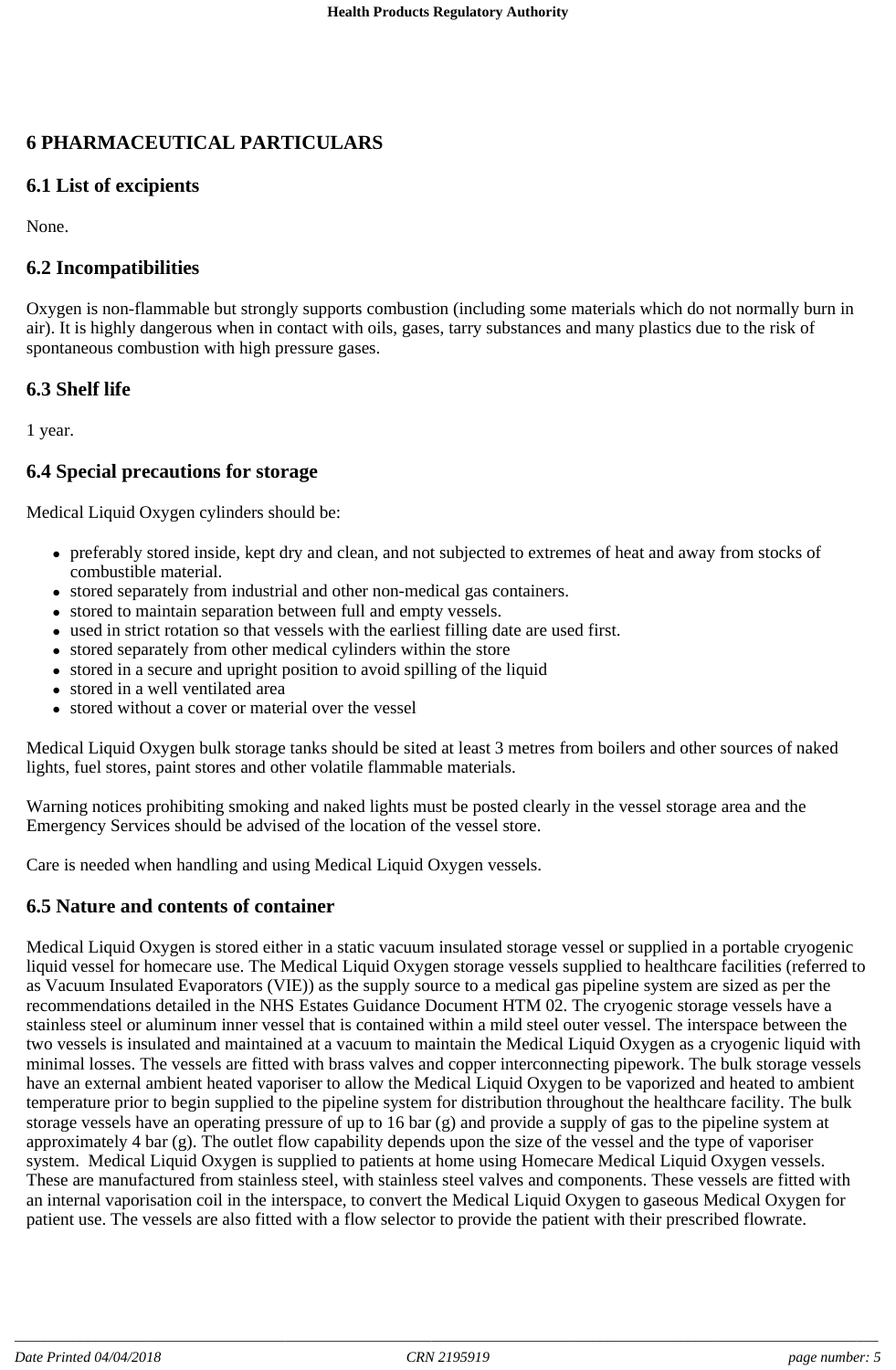These Homecare Medical Liquid Oxygen vessels are designed to either supply the patient with their prescribed flowrate or to fill Portable Liquid Medical Oxygen cylinders in order to provide the patient with a lightweight ambulatory supply source. The portable cylinders are designed to be refilled by the patient/carer and are compliant with the requirements of BS EN ISO18777. All components used with the Liquid Medical Oxygen vessels supplied to healthcare facilities and Portable Liquid Medical Oxygen cylinders for homecare use are compatible with the requirements of BS EN ISO15001.

#### **Liquid Vessel and Valve Details**

#### **Homecare Liquid Medical Oxygen Vessels**

| <b>Vessel Name</b> | Water<br>Content<br>(litres) | <b>Nominal</b><br>Gas<br><b>Content</b><br>(litres) | Height<br>(cm) | <b>Diameter</b><br>(cm) | <b>Full Weight</b><br>(kg) | <b>Nominal</b><br>operating<br>pressure (kPa) | <b>Maximum</b><br><b>Outlet</b><br><b>Flow</b><br>(L/min) |
|--------------------|------------------------------|-----------------------------------------------------|----------------|-------------------------|----------------------------|-----------------------------------------------|-----------------------------------------------------------|
| <b>DLC</b> 30      | 31.2                         | 25,600                                              | 74.9           | 35.6                    | 54.4                       | 160                                           | 15                                                        |
| <b>DLC</b> 31      | 33.1                         | 24,900                                              | 83.8           | 36.1                    | 56.3                       | 160                                           | 10                                                        |
| DLC <sub>37</sub>  | 38.3                         | 31,400                                              | 83.2           | 35.6                    | 64.4                       | 160                                           | 15                                                        |
| DLC <sub>41</sub>  | 44.5                         | 33,500                                              | 97.8           | 36.1                    | 71.7                       | 160                                           | 10                                                        |
| DLC <sub>45</sub>  | 46.6                         | 38,300                                              | 94             | 35.6                    | 75.7                       | 160                                           | 15                                                        |
| <b>DLC</b> 46      | 46                           | 37,600                                              | 95.3           | 39.1                    | 77.1                       | 152                                           | 10                                                        |

#### **Hospital Vessels**

| <b>Vessel Name</b> | <b>Gross</b><br>Water | <b>Nominal</b><br><b>Medical Oxygen</b> | <b>Diameter</b><br>(M) | Height<br>(M) |
|--------------------|-----------------------|-----------------------------------------|------------------------|---------------|
|                    | Capacity              | <b>Gas Capacity</b>                     |                        |               |
|                    | (litres)              | $(M^3)$                                 |                        |               |
| <b>VIE 10</b>      | 1480                  | 844                                     | 1.38                   | 3.35          |
| <b>VIE 17</b>      | 1885                  | 1350                                    | 1.39                   | 3.73          |
| VIE18              | 2000                  | 1527                                    | 1.83                   | 3.85          |
| VIE18              | 1900                  | 1510                                    | 1.60                   | 2.85          |
| VIE <sub>23</sub>  | 2475                  | 1890                                    | 1.60                   | 3.30          |
| <b>VIE25</b>       | 2773                  | 2115                                    | 1.62                   | 3.89          |
| <b>VIE29</b>       | 3230                  | 2450                                    | 1.90                   | 3.52          |
| <b>VIE30</b>       | 3160                  | 2530                                    | 1.60                   | 4.20          |
| VIE <sub>31</sub>  | 3327                  | 2353                                    | 1.62                   | 4.27          |
| VIE33              | 3323                  | 2520                                    | 1.52                   | 4.21          |
| <b>VIE42</b>       | 4500                  | 3497                                    | 1.70                   | 4.70          |
| <b>VIE44</b>       | 4700                  | 3700                                    | 1.60                   | 5.32          |
| <b>VIE49</b>       | 4941                  | 4160                                    | 1.90                   | 4.85          |
| VIE53              | 5490                  | 4430                                    | 1.90                   | 4.85          |
| <b>VIE56</b>       | 6087                  | 4740                                    | 1.62                   | 6.77          |
| VIE57              | 6000                  | 4790                                    | 1.60                   | 6.57          |
| <b>VIE58</b>       | 6204                  | 4920                                    | 1.73                   | 4.62          |
| VIE60              | 6050                  | 5100                                    | 1.60                   | 7.20          |
| VIE61              | 6082                  | 4865                                    | 1.52                   | 6.66          |
| <b>VIE75</b>       | 7900                  | 6300                                    | 2.30                   | 4.48          |
| VIE <sub>83</sub>  | 9000                  | 6991                                    | 1.98                   | 6.55          |
| <b>VIE90</b>       | 9990                  | 7580                                    | 1.90                   | 7.48          |
| <b>VIE95</b>       | 9990                  | 8010                                    | 1.90                   | 7.48          |
| <b>VIE102</b>      | 14514                 | 8530                                    | 2.44                   | 7.54          |
| <b>VIE104</b>      | 10400                 | 8740                                    | 2.30                   | 5.73          |
| <b>VIE105</b>      | 11350                 | 8820                                    | 2.57                   | 4.93          |
|                    |                       |                                         |                        |               |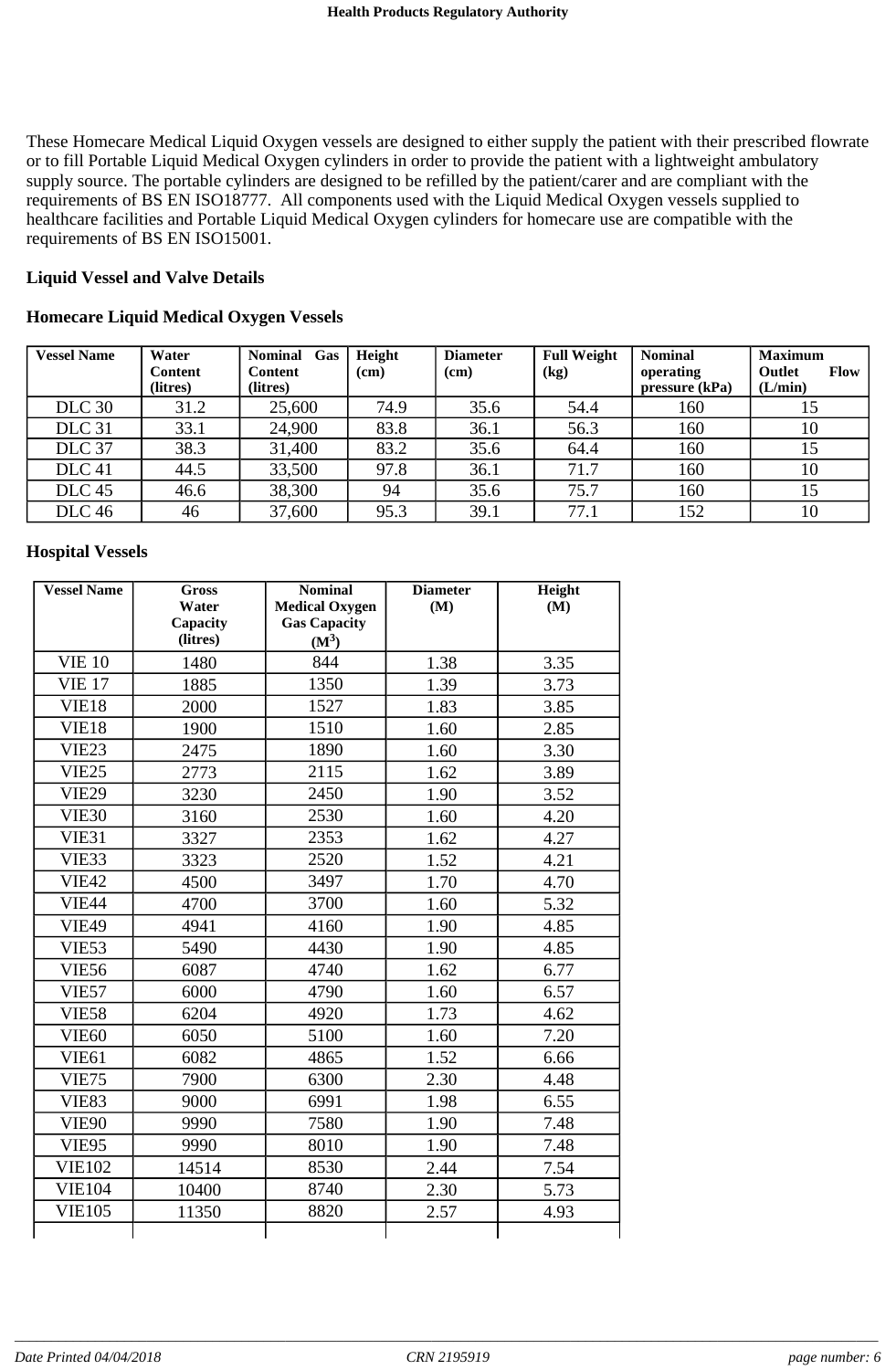| <b>VIE110</b>  | 11535 | 9240  | 2.00 | 7.50  |
|----------------|-------|-------|------|-------|
| <b>VIE111</b>  | 11115 | 8890  | 2.50 | 4.68  |
| <b>VIE127</b>  | 12065 | 10100 | 2.60 | 5.20  |
| <b>VIE130</b>  | 14400 | 10950 | 2.44 | 7.32  |
| <b>VIE134</b>  | 14500 | 11275 | 2.40 | 7.50  |
| <b>VIE151</b>  | 16198 | 12700 | 2.18 | 7.33  |
| <b>VIE185</b>  | 19328 | 15540 | 2.40 | 7.10  |
| <b>VIE191</b>  | 20030 | 15600 | 2.57 | 7.43  |
| <b>VIE193</b>  | 20400 | 16200 | 2.30 | 9.48  |
| <b>VIE196</b>  | 19610 | 15686 | 2.50 | 7.18  |
| <b>VIE200</b>  | 20355 | 16300 | 2.40 | 8.40  |
| <b>VIE201</b>  | 22300 | 17405 | 2.73 | 8.43  |
| <b>VIE207</b>  | 22300 | 20800 | 2.70 | 8.30  |
| <b>VIE247</b>  | 25762 | 20900 | 2.18 | 10.65 |
| <b>VIE248</b>  | 26150 | 21900 | 2.20 | 11.70 |
| <b>VIE261</b>  | 27500 | 22700 | 2.30 | 12.30 |
| <b>VIE270</b>  | 28500 | 22310 | 3.10 | 7.51  |
| <b>VIE281</b>  | 28105 | 24200 | 2.50 | 10.10 |
| <b>VIE300</b>  | 30205 | 24200 | 2.40 | 11.60 |
| <b>VIE337</b>  | 36350 | 28700 | 3.88 | 6.73  |
| <b>VIE341</b>  | 35488 | 27680 | 2.90 | 9.37  |
| <b>VIE345</b>  | 34515 | 32200 | 3.57 | 7.07  |
| <b>VIE384</b>  | 40500 | 34073 | 3.10 | 10.00 |
| <b>VIE405</b>  | 40500 | 34460 | 3.10 | 10.00 |
| <b>VIE416</b>  | 43373 | 33280 | 2.90 | 10.95 |
| <b>VIE420</b>  | 41600 | 34485 | 2.60 | 12.90 |
| <b>VIE432</b>  | 42835 | 36900 | 3.57 | 8.15  |
| <b>VIE438</b>  | 46100 | 40800 | 2.84 | 11.70 |
| <b>VIE485</b>  | 50482 | 39260 | 3.05 | 11.20 |
| <b>VIE490</b>  | 49020 | 39260 | 3.00 | 11.70 |
| <b>VIE497</b>  | 52600 | 42400 | 3.10 | 12.50 |
| <b>VIE505</b>  | 54530 | 48620 | 3.88 | 9.10  |
| <b>VIE570</b>  | 60000 | 48000 | 2.84 | 14.60 |
| <b>VIE608</b>  | 60390 | 49350 | 3.57 | 10.64 |
| <b>VIE610</b>  | 61620 | 49350 | 3.00 | 14.20 |
| <b>DLC200</b>  | 208   | 168   | 0.50 | 1.80  |
| <b>DLC230</b>  | 242   | 194   | 0.70 | 1.50  |
| <b>DLC950</b>  | 1000  | 801   | 1.10 | 2.00  |
| <b>DLC2000</b> | 2050  | 1686  | 1.40 | 2.80  |

### **6.6 Special precautions for disposal of a used medicinal product or waste materials derived from such medicinal product and other handling of the product**

All personnel handling liquid vessels should have adequate knowledge of:

- properties of the gas
- correct operating procedures for the vessel
- precautions and actions to be taken in the event of an emergency.

The oxygen can either be supplied directly from the Homecare Medical Liquid Oxygen vessel or from a Portable Medical Liquid Oxygen cylinder that has been filled from a Homecare vessel by the patient/carer.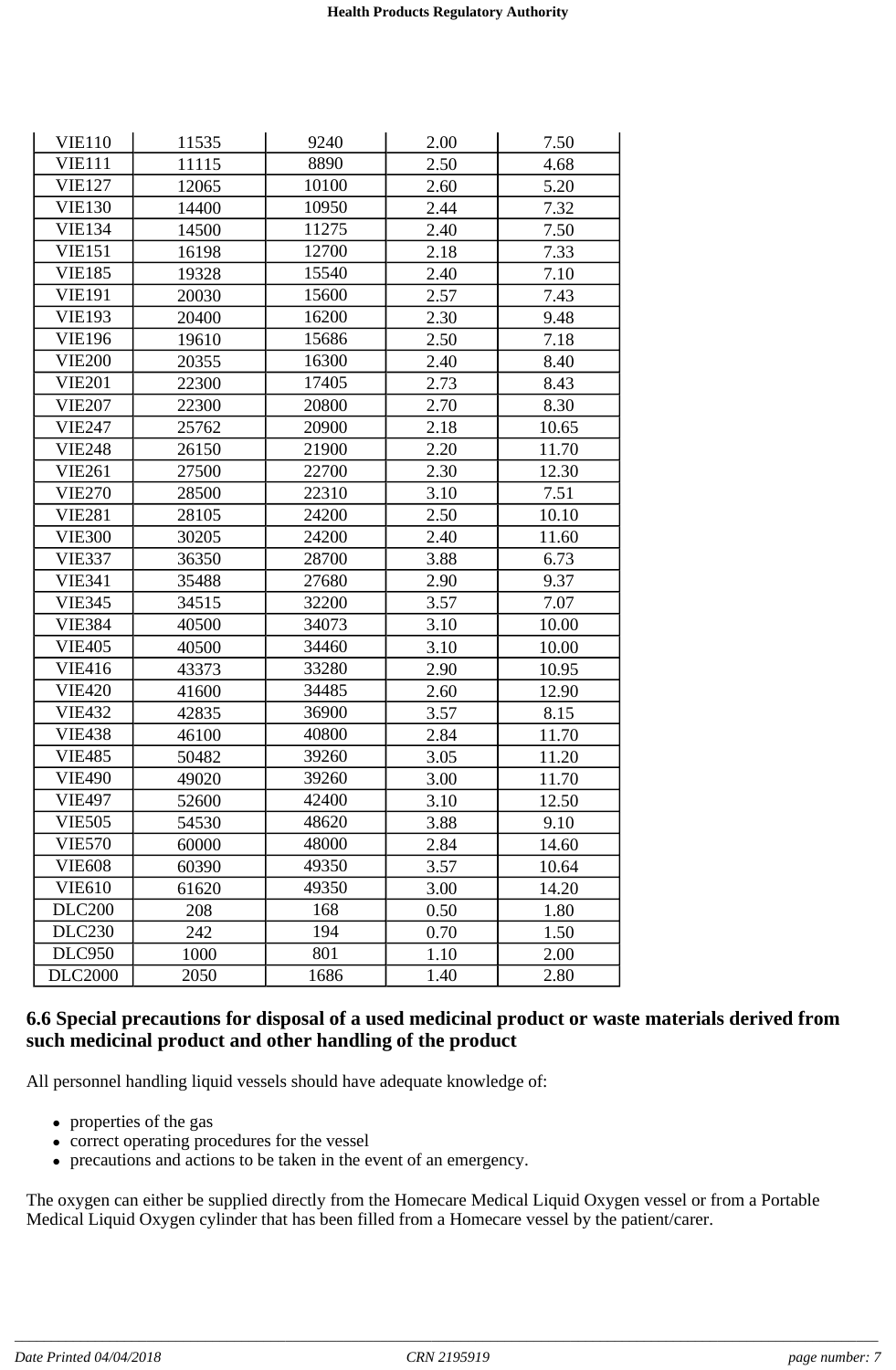If using the Homecare Medical Liquid Oxygen vessel directly the following instructions are applicable as to how to prepare the Homecare Medical Liquid Oxygen vessel:

- Check contents gauge of the Homecare Medical Liquid Oxygen vessel to ensure there is enough liquid available
- Attach tubing to the outlet connector
- Open the flow control valve and adjust flowrate to prescribed flow. Check that the gas is flowing
- Check for leaks. If a leak is detected follow the manufacturer's instructions.

If using the Portable Medical Liquid Oxygen cylinder as the supply source plan to fill the portable cylinder just prior to when you need to use it.

The following instructions are applicable as to how to prepare the Homecare Medical Liquid Oxygen vessel in order to fill the portable cylinder:

- Ensure that the connecting faces of the Homecare Medical Liquid Oxygen vessel and the Portable Medical Liquid Oxygen cylinder are clean and free from oil or grease
- Check contents gauge of the Homecare Medical Liquid Oxygen vessel to ensure there is enough liquid available to fill portable cylinder
- Firmly push Portable Medical Liquid Oxygen cylinder onto connector of the Homecare Medical Liquid Oxygen vessel.
- Check for leaks.
- If a leak is detected remove portable cylinder
- Fill portable cylinder following manufacturer's instructions.
- Do not leave the units unattended as the portable Medical Liquid Oxygen cylinder is being filled.
- Remove the portable Medical Liquid Oxygen Cylinder from the Homecare Medical Liquid Oxygen vessel as soon as it has been filled. Do not store portable cylinder in engaged position on vessel

#### **Use Of Vessels**

When using liquid vessels:

- Vessel valves and any associated equipment must never be lubricated and must be kept free from oil and grease
- Keep vessels in upright position and clear from obstructions. Overturning could cause spillage of extremely cold liquid/gas
- Liquid vessels should be handled with care and not knocked violently or allowed to fall.
- Liquid vessels should only be moved by trained people
- Do not cover vessels
- Smoking and naked lights must not be allowed within the vicinity of liquid vessels.

#### **After Use**

The flow control valve on both the Portable Medical Liquid Oxygen cylinder and Homecare Medical Liquid Oxygen vessel should be closed after use and when the unit is empty

### **7 MARKETING AUTHORISATION HOLDER**

BOC Gases Ireland Limited J F Kennedy Drive Bluebell Dublin 12

### **8 MARKETING AUTHORISATION NUMBER**

PA0208/002/001